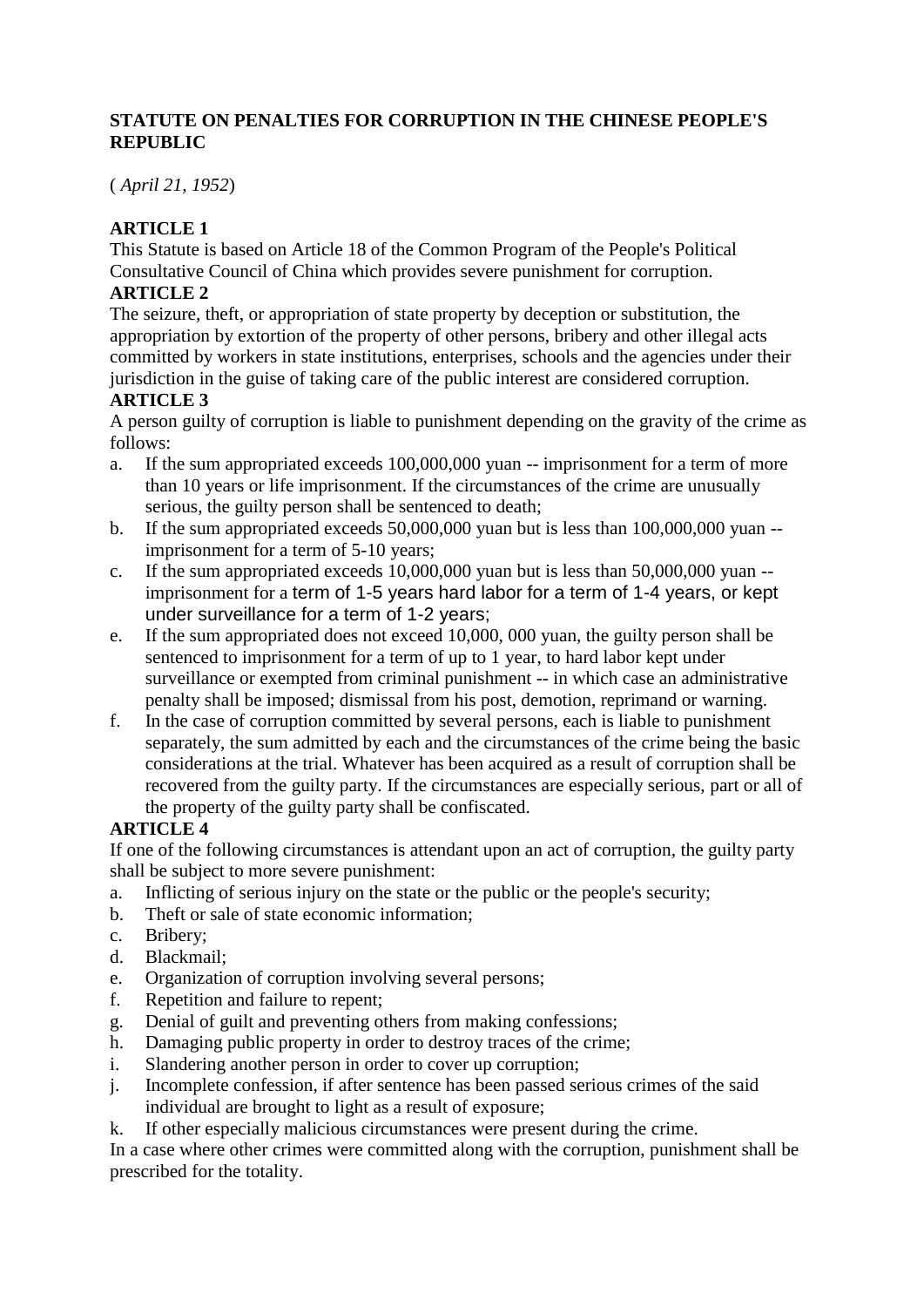# **ARTICLE 5**

When one of the following circumstances is present, persons guilty of corruption are to be treated leniently, their punishment mitigated, or they are to be exempted from criminal punishment and an administrative penalty imposed;

- a. Confession of guilt on their own initiative before the crime is discovered;
- b. Frank and full confession after discovery of the crime, sincere and spontaneous repentance, compensation as far as possible for the property stolen by corruption;
- c. Exposure of other persons who have committed crimes specified in this Statute;
- d. Youth, unsullied reputation, and the sincere desire to reform.

## **ARTICLE 6**

All persons who have offered bribes to government officials or who have recommended bribe takers shall, depending on the degree of guilt, be subject to punishment based on Article 3 of this Statute.

If the crime is especially serious, part or all of their property shall be confiscated.

In the event that the guilty parties frankly and fully confess their guilt and expose the person who have taken the bribes, the guilty parties shall be fined, and they shall be exempted from other criminal punishment.

Persons who have offered bribes in order to avoid the payment of taxes must pay the legal taxes and a fine and, in addition, be punished for offering bribes in accordance with this Statute.

Persons who have taken bribes and, moreover, resorted to threats or blandishments shall be punished more severely.

If a valuable item is turned over to a government official as a result of blackmail and the person who has turned over the item has committed no illegal acts, it shall not be regarded as the giving of a bribe, but the item turned over as a result of blackmail shall be restored to its former owner.

## **ARTICLE 7**

The small commission given to government officials in connection with legal commercial transactions in conformity with the evil custom surviving from the old regime shall not be regarded as bribery until the publication of this Statute.

In the event that after publication of this Statute, the small commission is paid as before in connection with a commercial transaction, both parties -- the receiver as well as the giver of the commission -- shall be punished for the giving of a bribe and the taking of a bribe.

#### **ARTICLE 8**

Non-government officials who have seized, plundered, or appropriated state property by deception or substitution will have to return its illegally acquired property and, depending on the extent of their illegal acquisitions as detailed in Articles 4 and 5 of this Statute, all the circumstances will be weighed and either a fine shall be imposed or a decision rendered to reimburse the state for the losses caused by the crime.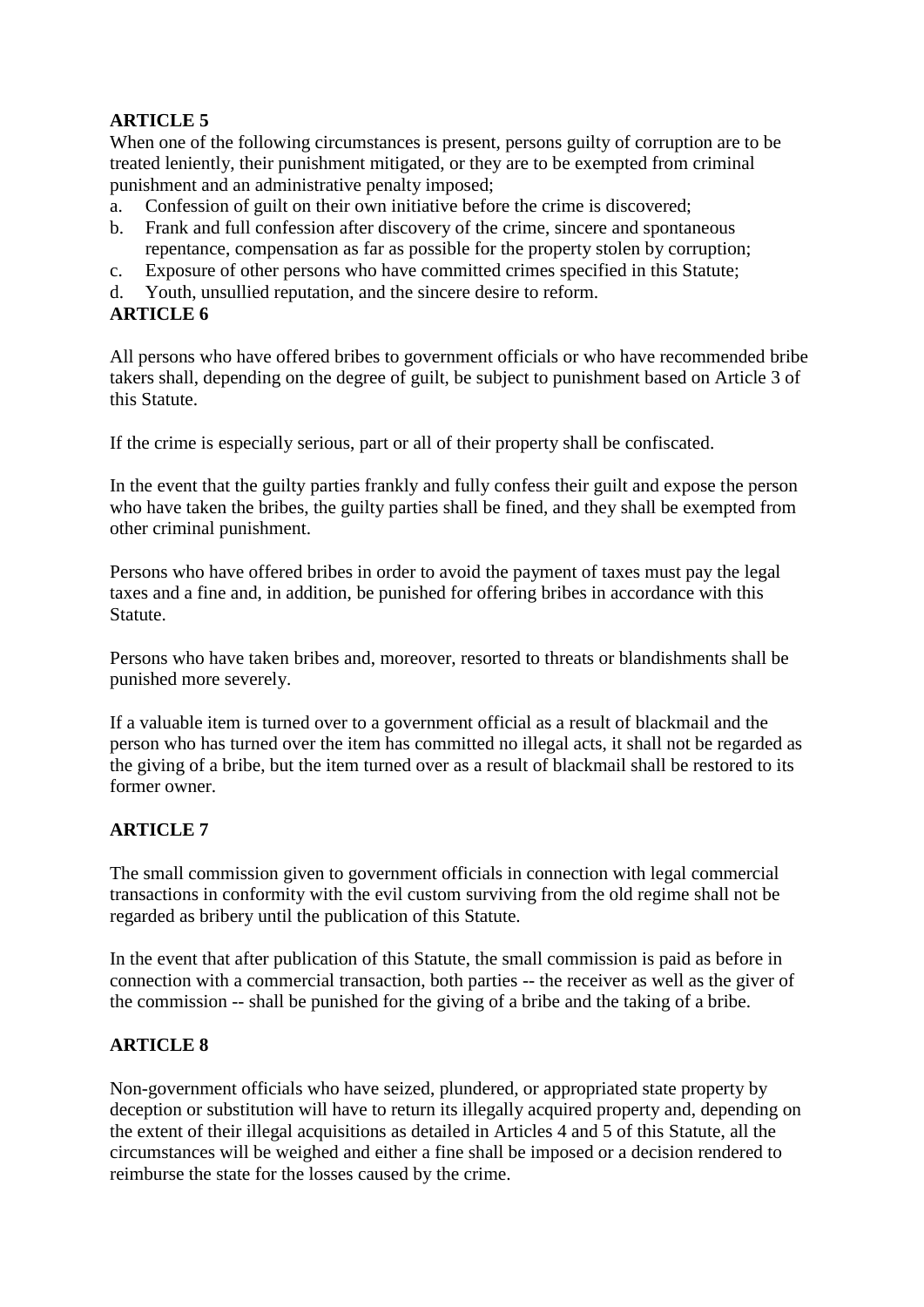If the crime is especially serious, the guilty person shall be given a criminal sentence in accordance with Article 3 of this Statute and part or all of his property confiscated.

In the event that a guilty person frankly and before the end confesses his guilt and if the crime is not serious, he shall be exempted from punishment.

#### **ARTICLE 9**

Persons who buy or steal state economic information for the sake of private gain shall be punished, depending on the amount of illegally obtained profit and the seriousness of the circumstances, on the basis of Articles 3, 4, 5 and 8.

#### **ARTICLE 10**

In the event that property stolen by corruption or other illegal acquisitions subject to recovery cannot be recovered, a judicial organ or an organ empowered to pronounce judgment shall come to an agreement with a central administrative organ and take measures appropriate to the circumstances.

#### **ARTICLE 11**

Persons who violate this Statute may, depending on the gravity of the crime, be deprived of their political rights in whole or in part.

### **ARTICLE 12**

Non-government officials who engage in corruption together with government officials shall be punished in accordance with Articles 3, 4, 5, 10 and 11 of this Statute.

## **ARTICLE 13**

Directors of government institutions, enterprises, educational institutions and subsidiary agencies who discover corruption on the part of their subordinates and deliberately holding back fail to expose them shall be punished, depending on the circumstances, as though for a criminal offense or suffer an administrative penalty.

#### **ARTICLE 14**

Any person has the right to expose violators of this Statute and report them to the appropriate central administrative organ, people's control organ, people's organ of public security, people's court, or other organ, or prominent individual whom they may find available.

Persons who persecute or take vengeance for the exposure shall, depending on the circumstances, either be punished as though for a criminal offense or given an administrative penalty.

## **ARTICLE 15**

This Statute applies to workers in public organizations guilty of corruption.